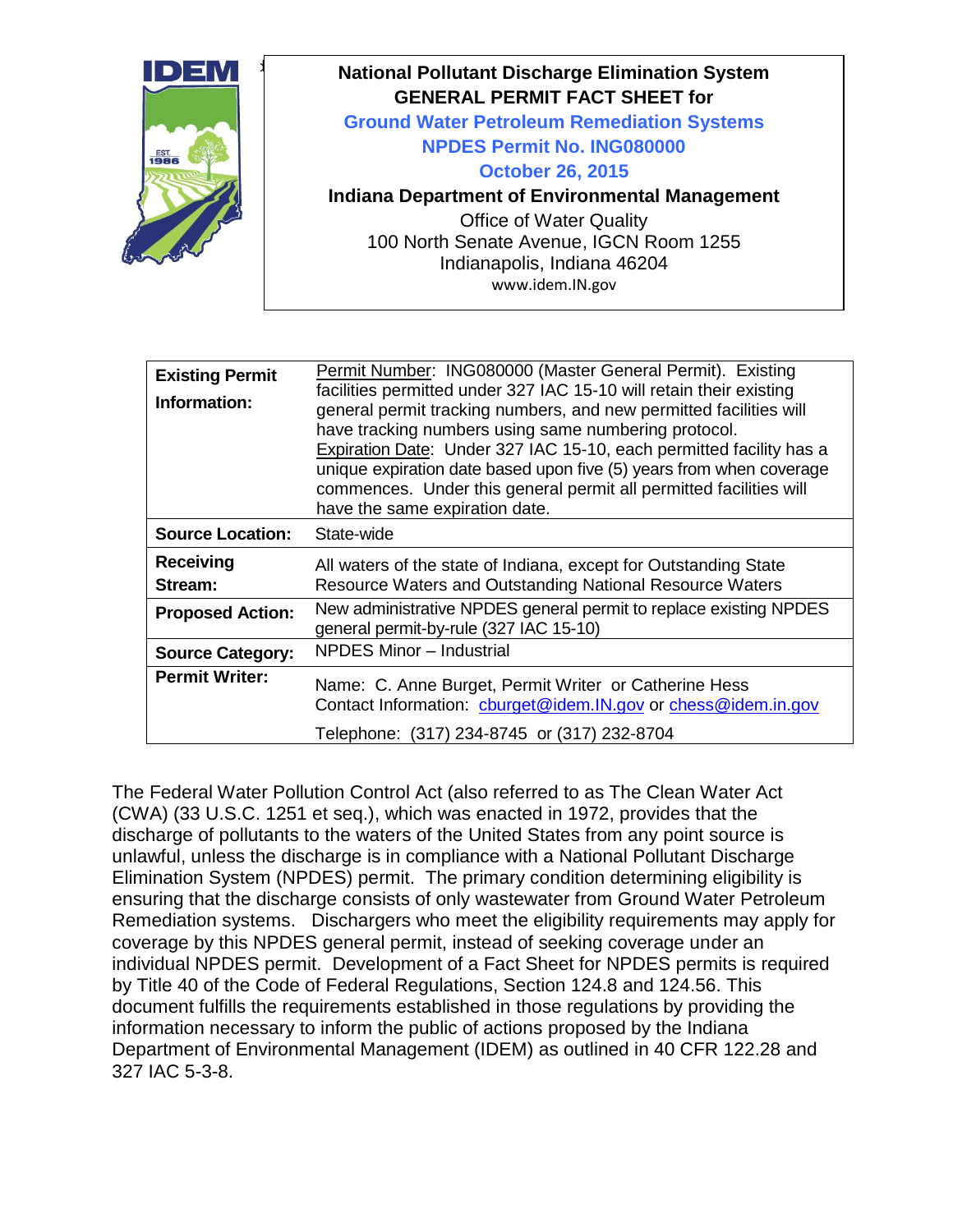## **A. Description of Category:**

The purpose of this general permit is to regulate the point source discharge of ground water petroleum remediation wastewater so that the public health, existing uses, and aquatic biota are protected.

"Ground Water Petroleum Remediation Wastewater" is defined as: the discharge from any conveyance, used for collecting and conveying wastewater which is directly related to ground water petroleum remediation systems or activities. This includes groundwater which has been contaminated by gasoline, diesel fuel, kerosene, and other petroleum products that are typically associated with gas stations and truck stops.

NPDES general permits are developed and issued to cover multiple facilities engaged in the same process category instead of an individual facility within the State of Indiana. IDEM first developed a general NPDES permit-by-rule (327 IAC 15-10) for discharges of ground water petroleum wastewater in 1994. As a result of statutory changes to Indiana law in 2011, IDEM is now changing its method of administering NPDES general permits by changing from a permit-by-rule format to an administrative format which utilizes a "master general permit" (EPA terminology) which will be renewed and reevaluated on a five-year interval. Persons who seek coverage under the master general permit will continue to be assigned permit tracking numbers beginning with "ING08" but coverage under the general permit will be limited to the permit term established in the master general permit once it is issued.

As such, all of the permitted discharges generally require the same effluent limitations and monitoring requirements. As of October 2015, there are approximately 85 facilities which are currently regulated under 327 IAC 15-10. Since the permit requirements for all of these discharges are similar and because of the number of such dischargers, it is the opinion of IDEM that this category of sources is controlled more appropriately under a NPDES general permit rather than under individual permits. These discharges are similar in several ways:

- 1) They are comprised solely of ground water petroleum remediation wastewater; and
- 2) The ground water at the facilities addressed in this general permit has contained petroleum or petroleum-derived liquids.

### **B. Geographic area covered:**

This general permit is intended to potentially cover any discharge of ground water petroleum remediation wastewater within the boundaries of the state of Indiana, except as denoted herein.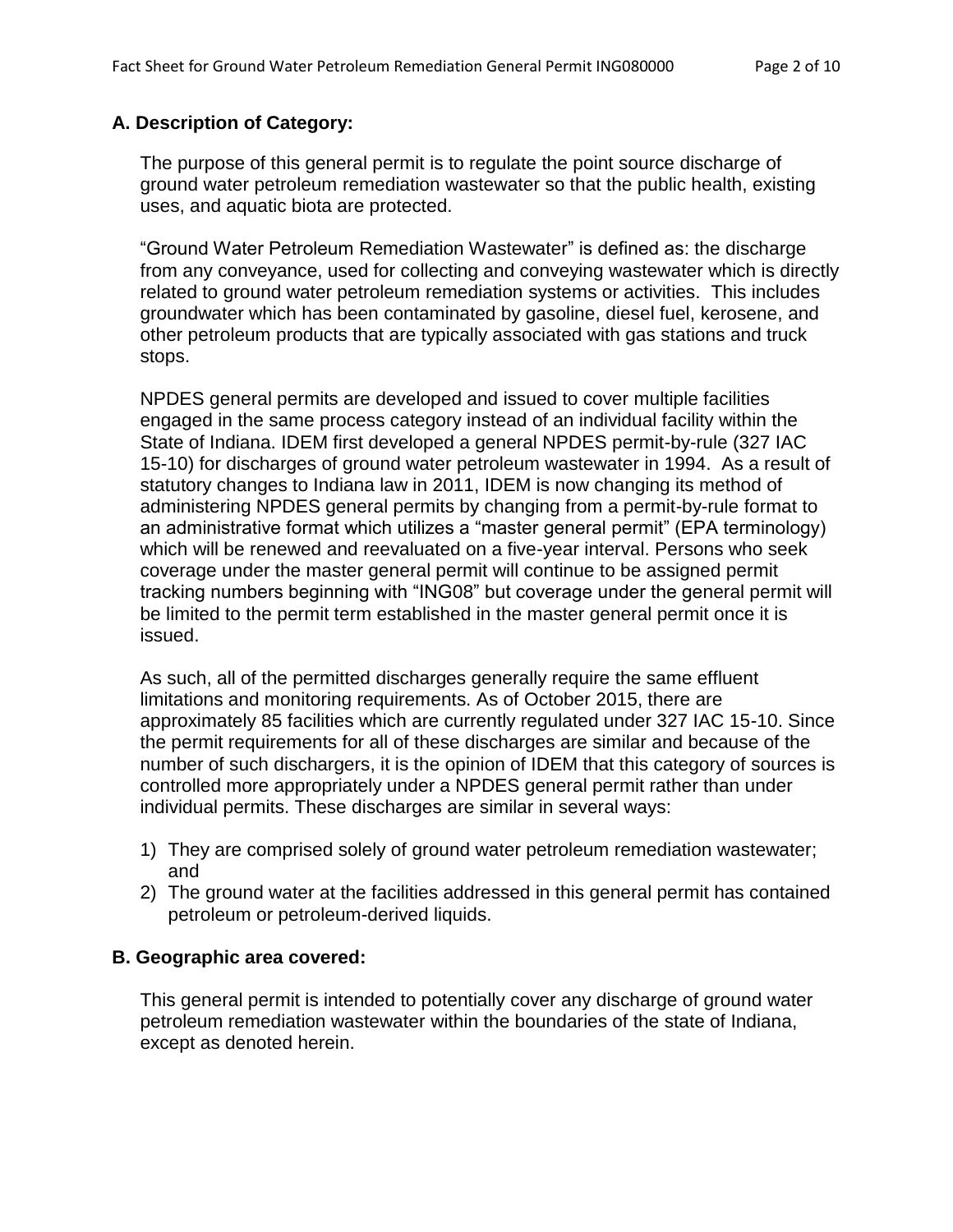### **C. Receiving waters:**

This general permit will authorize discharges to all waters of the State of Indiana, except for Outstanding State Resource Waters and Outstanding National Resource Waters. Dischargers to these receiving waters are required to obtain an individual NPDES permit to regulate their discharges.

## **D. Eligibility**

Discharges covered under this general permit will be from primarily industrial facilities with discharges solely comprised of wastewater from ground water petroleum remediation systems. This general permit contains eligibility criteria including certain specific exclusions from coverage under the general permit which are denoted in Section 1.3 of the permit. In such instances the person will be required to apply for an individual NPDES permit.

The following discharges of wastewater from ground water petroleum remediation systems are not authorized by this permit:

- direct discharges into waters that are designated as an Outstanding National Resource Water (ONRW) defined at IC 13-11-2-149.5 or an Outstanding State Resource Water (OSRW) defined at IC 13-11-2-149.6 and listed at 327 IAC 2-1.3-3(d);
- discharges to a receiving stream when the discharge results in an increase in the ambient concentration of a pollutant which contributes to the impairment of the receiving stream for that pollutant as identified on the current 303(d) list of impaired waters; and
- discharges containing water treatment additives (WTAs) which have not received prior written approval from IDEM for the specific additive, use, and dosage at the particular site for which the Notice of Intent (NOI) is submitted. (If the need arises for a permittee to utilize a new WTA after obtaining general permit coverage, the permittee must still obtain pre-approval from IDEM before utilizing the WTA at the site.)

# **E. Application for Coverage:**

This general permit proposes to provide coverage for any facility with discharges composed entirely of ground water petroleum remediation wastewater which meet the eligibility criteria listed in Section 1.3 of the permit and agree to be regulated under the terms of the general permit.

Each facility seeking coverage under this general permit must submit a Notice of Intent (NOI) application. Federal regulations found in 40 CFR 122.21(a) exclude persons covered by general permits from requirements to submit an application for an individual permit. NOI requirements are intended to establish a mechanism that can be used to establish a clear accounting of the number of permittees covered by the general permit, the identities, locations, mailing addresses, and nature of discharge.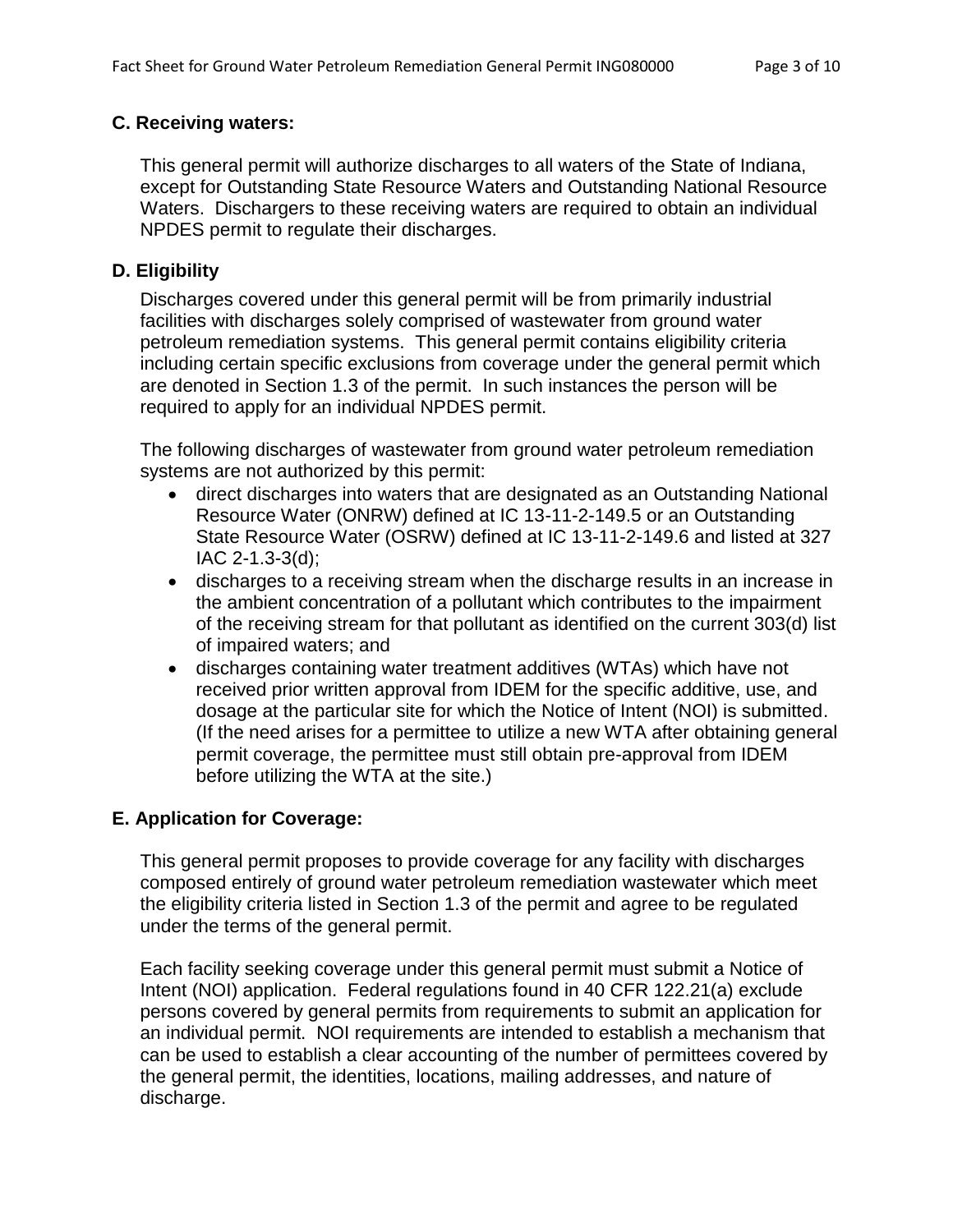### **F. Antidegradation Evaluation**

327 IAC 2-1.3 outlines the state's Antidegradation Standards and Implementation Procedures. The Tier 1 antidegradation standard found in 327 IAC 2-1.3-3(a) applies to all surface waters of the state regardless of their existing water quality. Based on this standard, for all surface waters of the state, existing uses and the level of water quality necessary to protect existing uses shall be maintained and protected. IDEM implements the Tier 1 antidegradation standard by requiring NPDES permits to contain effluent limits and best management practices for regulated pollutants that ensure the narrative and numeric water quality criteria applicable to the designated use are achieved in the water and any designated use of the downstream water is maintained and protected.

The Tier 2 antidegradation standard found in 327 IAC 2-1.3-3(b) applies to surface waters of the state where the existing quality for a parameter is better than the water quality criterion for that parameter established in 327 IAC 2-1-6 and 327 IAC 2-1.5. These surface waters are considered high quality for the parameter and this high quality shall be maintained and protected unless the commissioner finds that allowing a significant lowering of water quality is necessary and accommodates important social or economic development in the area in which the waters are located. IDEM implements the Tier 2 antidegradation standard for regulated pollutants with numeric water quality criteria quality adopted in or developed pursuant to 327 IAC 2-1 and 327 IAC 2-1.5 and utilizes the antidegradation implementation procedures in 327 IAC 2-1.3-5 and 2-1.3-6. Effluent limits for benzene and naphthalene are included in this general permit to satisfy the Tier 2 antidegradation requirements.

According to 327 IAC 2-1.3-1(b), the antidegradation implementation procedures in 327 IAC 2-1.3-5 and 2-1.3-6 apply to a proposed new or increased loading of a regulated pollutant to surface waters of the state from a deliberate activity subject to the Clean Water Act, including a change in process or operation that will result in a significant lowering of water quality.

The following antidegradation evaluation and determination is based on 327 IAC 2-1.3. The effluent limitations contained in the general permit for discharges of wastewater associated with ground water petroleum remediation systems is based on the best available treatment in accordance with 327 IAC 5-5-2 and Indiana water quality standards.

### Wastewater Characterization

The chemical and physical characteristics of the wastewater have been evaluated by IDEM. When gasoline is the only contaminant of concern, IDEM has historically only required effluent limitations in the NPDES general permit for benzene as a representative parameter. However most of the sites which are undergoing the ground water remediation activities are former gas stations and truck stops, so the potential exists for other petroleum-related contaminants,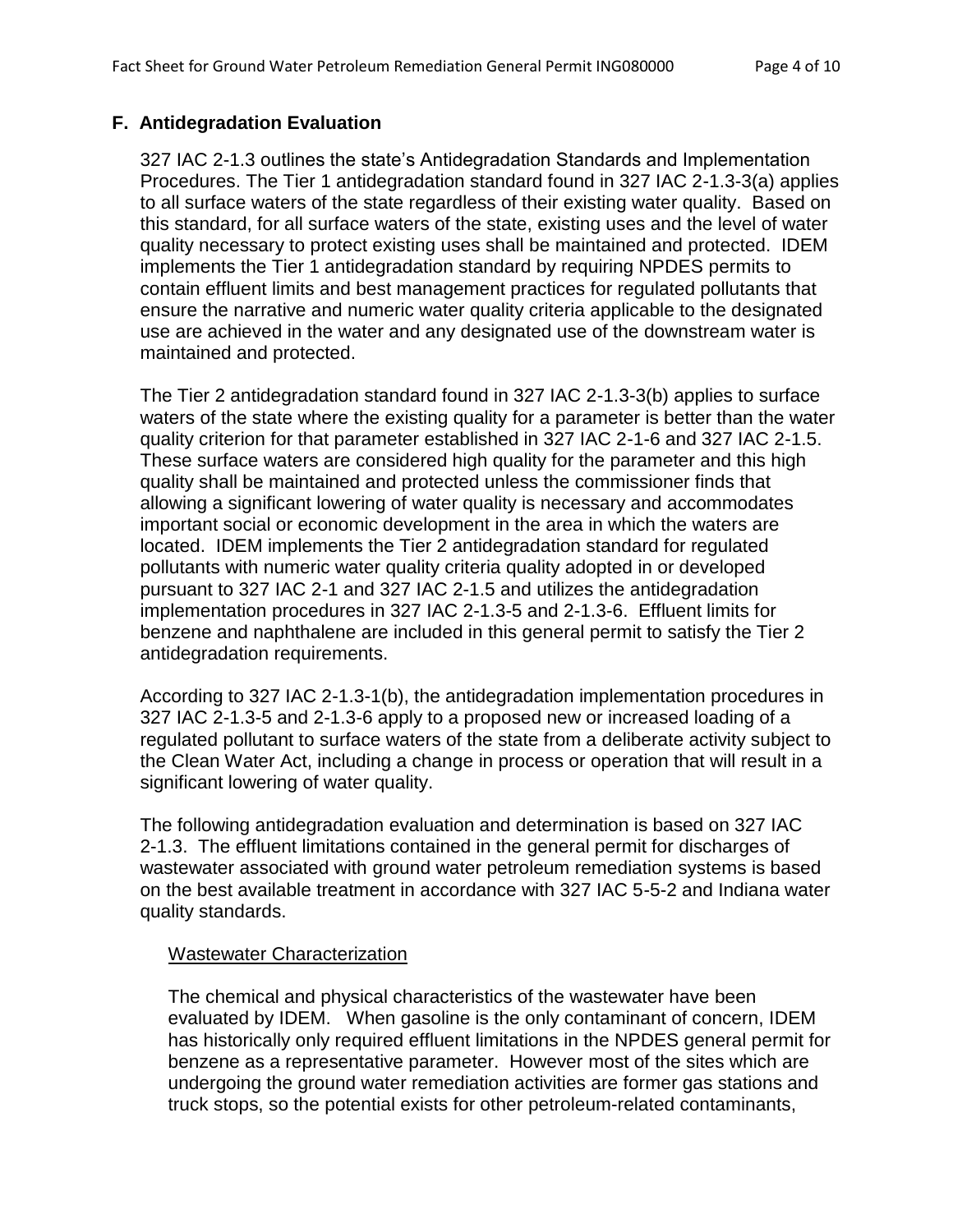such as diesel fuel or kerosene, to be present at these sites. If these contaminants are found to be present at the remediation site, additional effluent limitations and monitoring requirements need to be included, such as Naphthalene and Polynuclear Aromatic Hydrocarbons (PAHs).

### Effluent Limitations Rationale

The draft permit includes effluent limitations for benzene, naphthalene, and pH. It also includes monitoring and reporting requirements for Polynuclear Aromatic Hydrocarbons (PAHs). All ground water petroleum remediation systems at a minimum must meet the effluent limitation for benzene, which is considered an indicator parameter as far as the BTEX compounds are concerned, and it is the primary pollutant of concern when it comes to the remediation of gasoline in wastewater. However, some of the leaking underground storage tanks at gas stations have the potential to have diesel fuel or kerosene leakage, so it is important to include effluent limitations which will also cover that type of discharge of remediated ground water. Therefore additional parameters have been included in this permit to address those sources of wastewater, with the provision that such additional monitoring may be waived or reduced if the wastewater characterization data included in the NOI supports the waiver/reduction.

The following table compares the water quality-based effluent limits (WQBELs) for benzene and naphthalene, calculated without the benefit of a mixing zone to demonstrate the most protective limit, to the technology based limits using BPJ/BAT:

### Daily Maximum Effluent Limitations (µg/l)

|             | <b>WQBEL</b> | <b>TBEL</b> |
|-------------|--------------|-------------|
| Benzene     | 161.0        | 5.0         |
| Naphthalene | 18.0         | 10.0        |

The most stringent of the limits for each pollutant, based on either the water quality criteria or the treatment technology, is selected to ensure that both proper treatment of the wastewater is occurring and the discharge is not harmful to aquatic life and human health. In this case, the technology based limits (TBELs) are more stringent than the limits based on water quality criteria.

### Demonstration of a Non-Significant Lowering of Water Quality

It has been demonstrated historically that ground water remediation cleanups of petroleum products can be effectively treated with the use of a combination of the following treatment processes consisting of initial filtration, oil water separators, air stripping, and activated carbon filtration. This is a mature treatment technology which has been used as a demonstration of the most cost-effective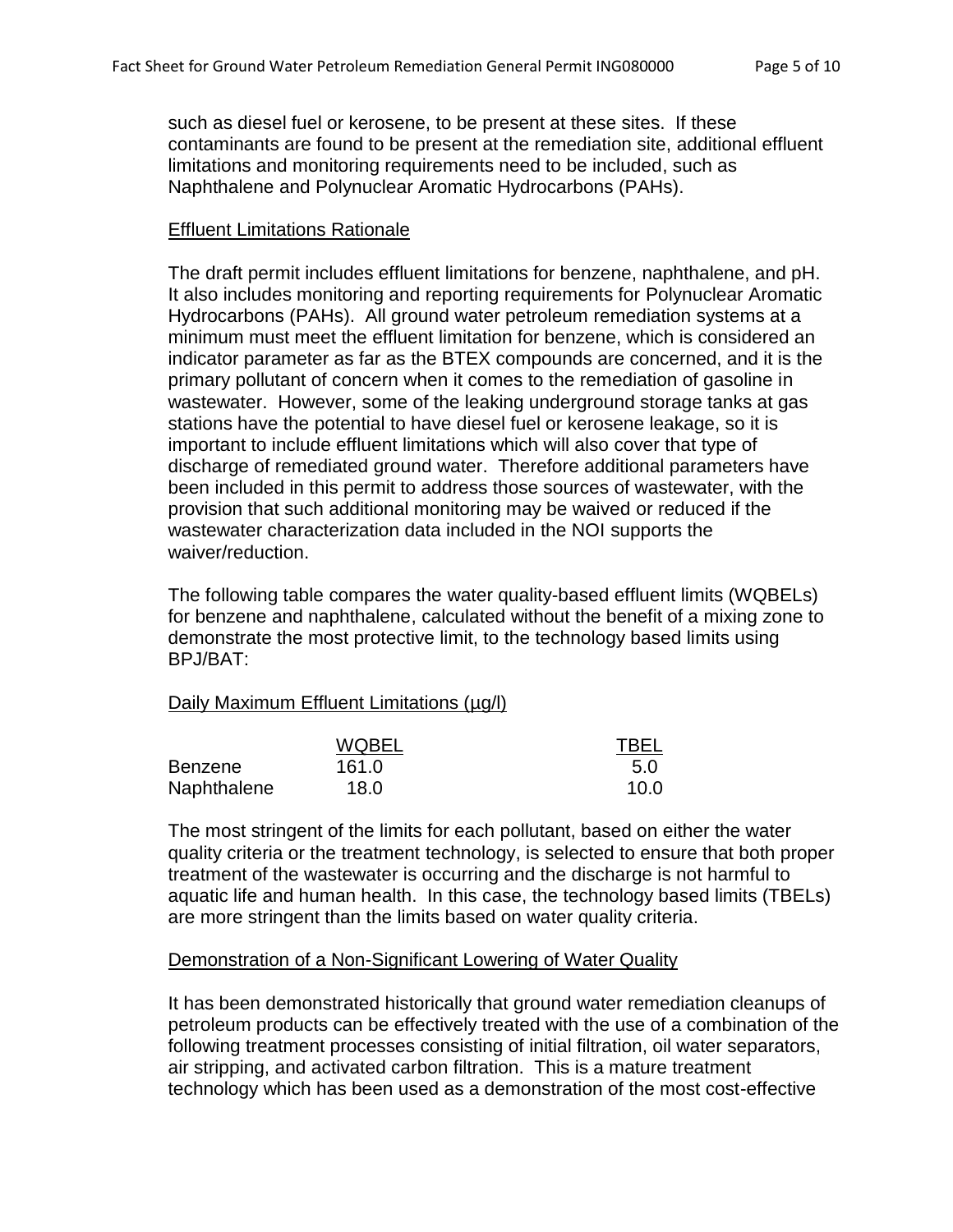treatment methods for these compounds involving ground water remediation projects. The effluent limitations in this permit are based upon the BAT technology for petroleum-contaminated ground water. Additionally IDEM concludes the remediation activities authorized under this general permit are necessary and important for social and economic development in Indiana.

# **G. When to Apply**

State NPDES rules require individual permit applications to be filed at least one hundred eighty (180) days prior to the commencement of the activity. The current NPDES general permit-by-rule (327 IAC 15-10) allows an NOI to be filed at least fifteen (15) days prior to the commencement of the proposed activity. Under the terms and conditions of this general permit, appropriate submission time frames depending upon the situation of the discharger are proposed (See Section 4.0 of the general permit).

### **H. Permit Conditions:**

### **1) Effluent Limitations & Monitoring Requirements**

Under State and Federal law and regulations 40 CFR 122.44 and 327 IAC 5, a discharge permit must establish effluent limitations equivalent to best available technology economically achievable (BAT). For some industry categories, such effluent limitations have already been established by the EPA. This is not the case with discharges of ground water petroleum remediation wastewater; thus, IDEM used Best Professional Judgment (BPJ) to choose effluent limitations that meet technology based levels equivalent to BAT.

- **a) Flow** is a standard parameter to be monitored in all NPDES permits. As in the general permit-by-rule, the requirement to report both the monthly average and daily maximum flows for each month has been retained. The permit-by-rule only required once monthly monitoring of flow. This general permit proposes to increase the flow monitoring to daily. Flow measurement may be estimated. This parameter is required of all NPDES permits and is included in this permit in accordance with 327 IAC 5-2-13(a)(2).
- **b) pH** is included in the general permit to ensure that the discharge will not violate Indiana water quality standards. The proposed limit of 6.0 to 9.0 standard units (s.u.) is in accordance with the Indiana Water Quality Standards (327 IAC 2-1-6 and 327 IAC 2-1.5-8). The effluent limitations and monitoring requirement for pH is the same as that which exists in the current general permit-by-rule, 327 IAC 15-10.
- **c) Benzene:** Benzene is being used as an indicator of the volatile organic compounds present in the gasoline. The benzene limitation of 0.005 mg/l (5.0 µg/l) has been established based upon Best Available Technology (BAT) in accordance with 327 IAC 5-5-2. This parameter is retained from the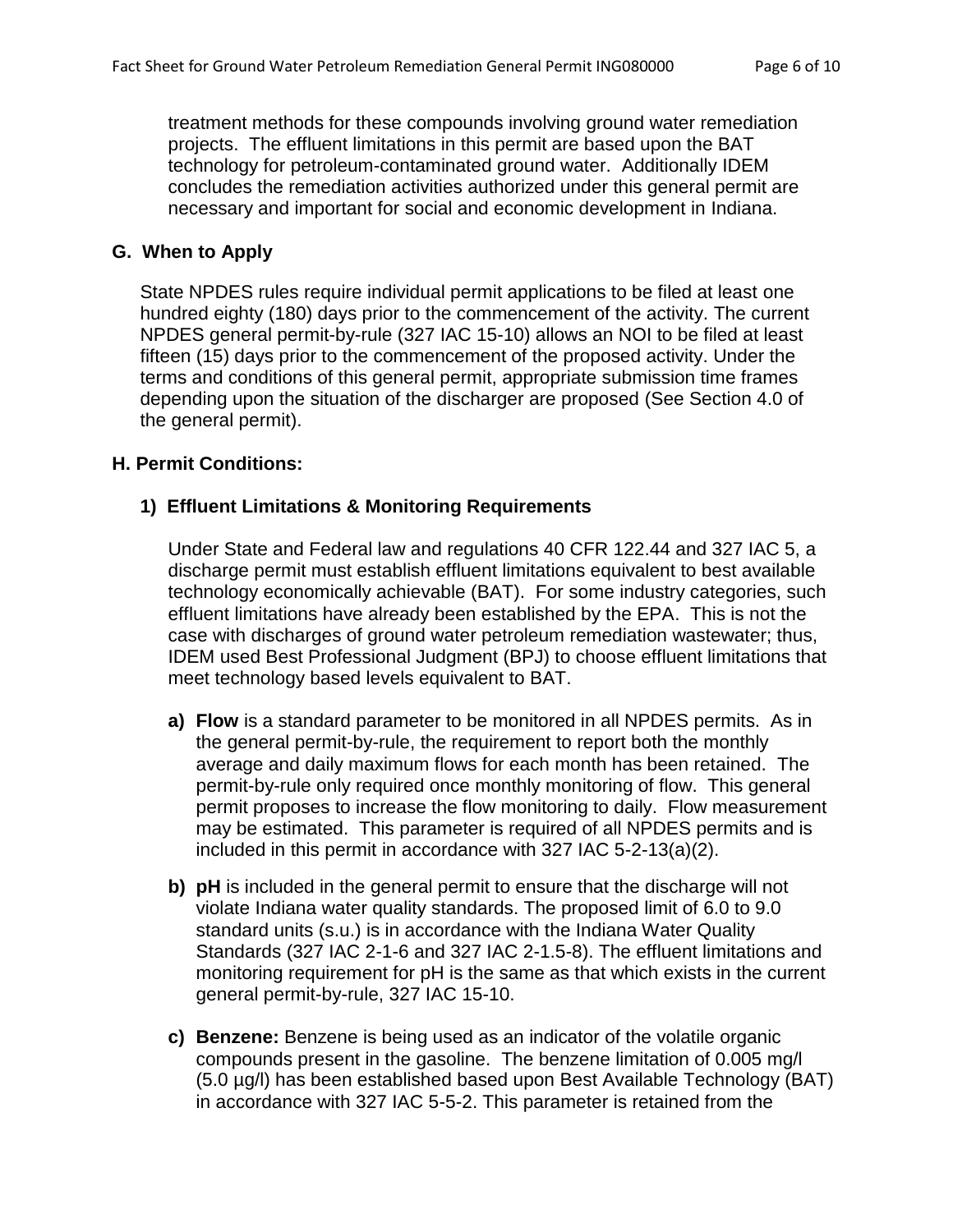general permit by-rule because it is believed to be present in the discharges of wastewater associated with ground water petroleum remediation systems.

- **d) Total Flow**: An additional reporting requirement is being added to require the permittees to monitor and report the total flow value for the month in units of million gallons (mgal). This requirement has actually been a parameter listed on the Discharge Monitoring Report forms for all NPDES permittees for the past several years, and it is included to assist IDEM in properly assessing the annual permit operating fees set forth under IC 13-18-20.
- **e) Naphthalene**: Effluent limitations and monitoring requirements for Naphthalene are added to the general permit in the event that diesel fuel or kerosene is a contaminant that is present in the ground water. The Naphthalene limitation of 0.01 mg/l (10 µg/l) is established based upon Best Available Technology (BAT) in accordance with 327 IAC 5-5-2. The monitoring requirements for this parameter may be waived or reduced (via an official IDEM approval letter) if the wastewater characterization data supports the waiver or reduction.
- **f) PAHs:** Monitoring requirements for Polynuclear Aromatic Hydrocarbons (PAHs) are added to the general permit in the event that the wastewater characterization data shows the presence of PAHs, which can be due to the presence of diesel fuel, kerosene or other petroleum products that are typically associated with gas stations and truck stops. The inclusion of these parameters shall be determined based upon information provided in the NOI or IDEM records. The monitoring requirements for these parameters may be waived or reduced (via an official IDEM approval letter) if the wastewater characterization and/or the effluent data supports the waiver or reduction.

# **2) Narrative Water Quality Based Limits**

The narrative water quality standards contained in 327 IAC 2-1-6(a) and 327 IAC 2-1.5-8(b) have been included in this general permit to ensure that the narrative water quality criteria are met.

### **3) Monitoring and Reporting Requirements**

The permittee is required to complete and submit federal Discharge Monitoring Reports (DMRs) and state Monthly Monitoring Reports (MMRs) to IDEM containing the results obtained during the previous monitoring period by the 28th day of the month following the monitoring period.

The permittee may enroll in NetDMR program for the electronic submittal of the federal DMRs and the state MMR forms in lieu of submitting them via U.S. Mail.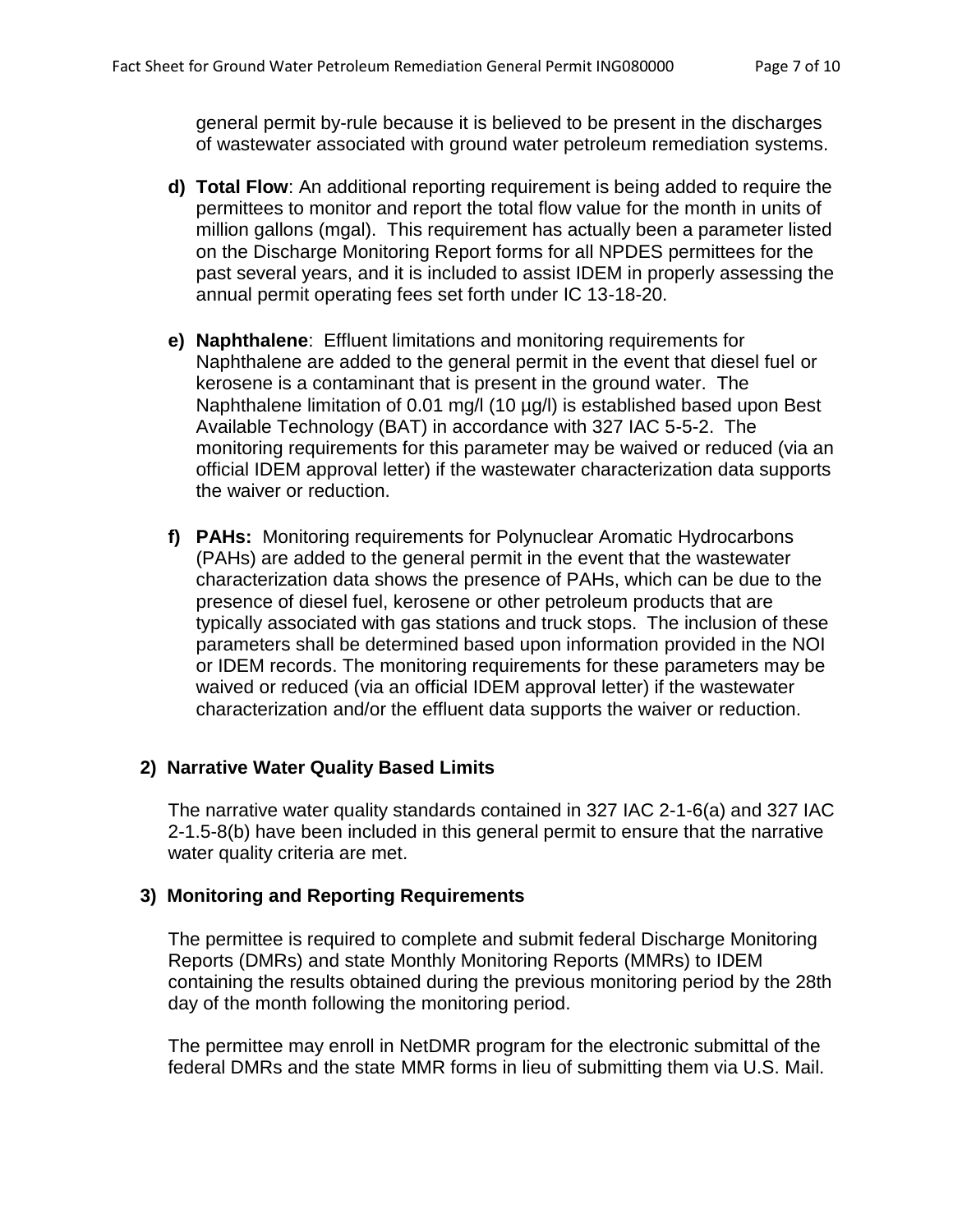Once approved by IDEM, the permittee may use this process for submitting reports in lieu of submitting paper copies of the reports to IDEM.

### **I. Reporting Spills and Noncompliance**

All persons covered by this general permit must monitor for, identify, and report adverse incidents. If a person covered by this general permit observes or is otherwise made aware of an adverse incident that may have resulted from a discharge, the person must notify IDEM by telephone at **(888) 233-7745:**

- immediately for incidents which pose a significant danger to human health or the environment,
- as soon as possible but within two (2) hours of discovery for any adverse incidents resulting in death or acute injury or illness to animals or humans (see 327 IAC 2-6.1), and
- within 24 hours of the person becoming aware of the adverse incident for any other adverse incidents not listed above.

The permittee shall also submit a written report to IDEM within 5 days of the permittee becoming aware of the incident and may be submitted by U.S. Mail, by fax, or by email (such reports must be sent to: [wwreports@idem.IN.gov](mailto:wwreports@idem.IN.gov)).

Spills from the permitted facility meeting the definition of a spill under 327 IAC 2-6.1-4(15), the applicability requirements of 327 IAC 2-6.1-1, and the Reportable Spills requirements of 327 IAC 2-6.1-5 (other than those meeting an exclusion under 327 IAC 2-6.1-3 or the criteria outlined below) are subject to the Reporting Responsibilities of 327 IAC 2-6.1-7.

It should be noted that the reporting requirements of 327 IAC 2-6.1 do not apply to those discharges or exceedances that are under the jurisdiction of an applicable permit when the substance in question is covered by the permit and death or acute injury or illness to animals or humans does not occur. In order for a discharge or exceedance to be under the jurisdiction of this NPDES permit, the substance in question (a) must have been discharged in the normal course of operation from an outfall listed in this permit, and (b) must have been discharged from an outfall for which the permittee has authorization to discharge that substance.

#### **J. Fees**

In accordance with IC 13-18-20-12, any application for a new permit, renewal of a permit, modification of a permit, or variance from a permit requirement must be accompanied by an application fee, which is currently \$50.00. These fees are also applicable to NOIs for general permits. Once approved for coverage under a general permit, the permittee is also subject to annual operating fees. These annual fees are set by statute (IC 13-18-20).